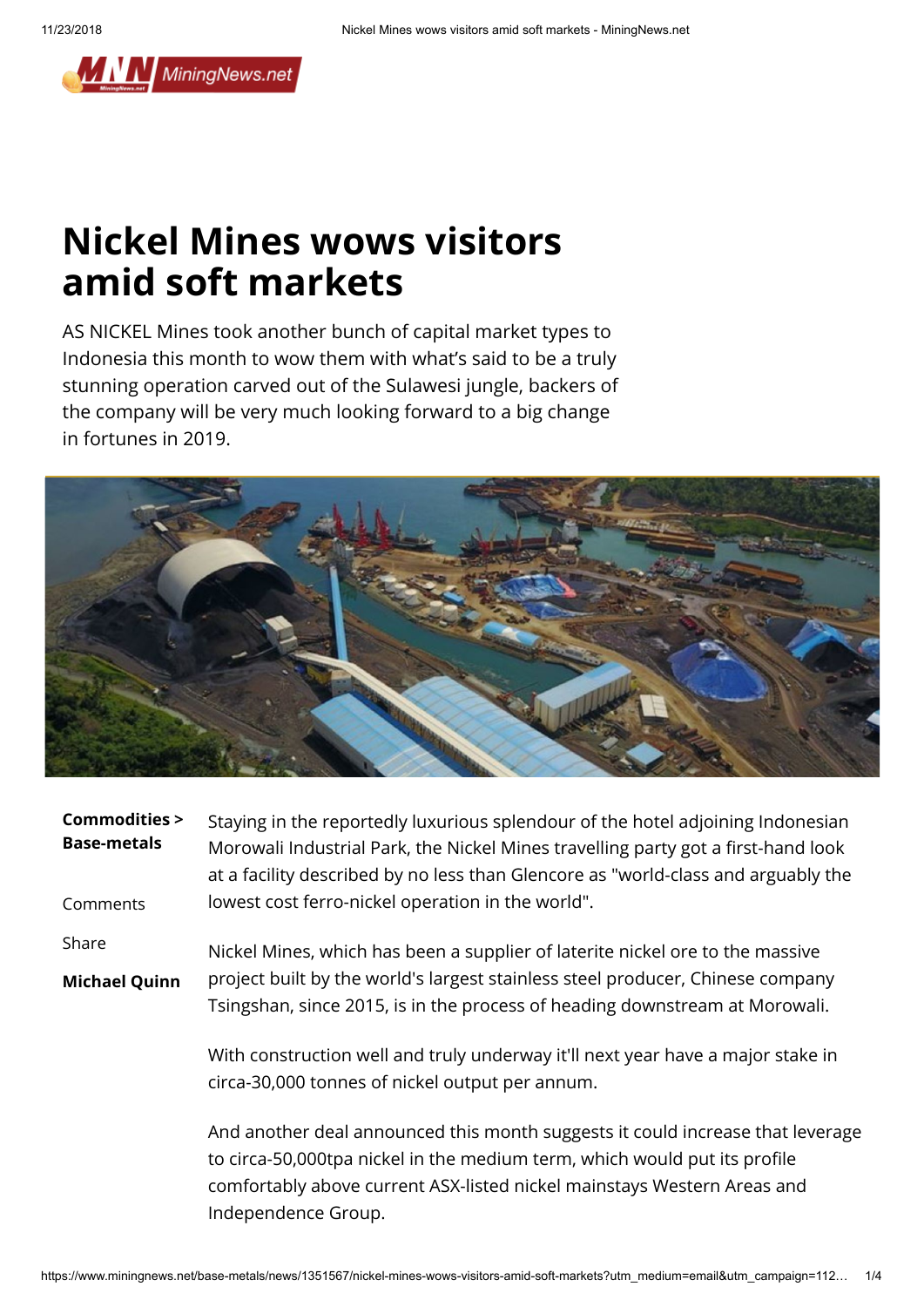However, less of a wow to date for those already on the Nickel Mines register has been its market performance since its A\$200 million IPO in August that issued new shares priced at 35c each - and hence part of the reason at least for the dog and pony show!

The stock this week was at 25c, with chit-chat around the place suggesting funds holding shares in Nickel Mines who are under pressure elsewhere from poor global markets generally have been selling the relatively well-performed stock to cover redemptions.

Uncertainty over the state of the nickel sector has been helpful, with a stark dichotomy existing between those saying there's a deficit in the market and others such as Citi arguing declining LME inventories reflect stocks of the metal going to "off warrant trader or consumer stocking" rather than into consumption.

Somewhat ironically for Nickel Mines, concerns over the future nickel market are also related to Tsingshan's success at Morowali, with low-cost, expanding production out of Indonesia a clear focus for bears given the stunning ascent of the operation in next-to-no-time.

Then there's the emerging split in the nickel market itself, with separate pricing for the commodity seen as being on the cards given the different end markets stainless steel and electric vehicles markets in particular - requiring different forms of nickel.

Again though the likes of Tsingshan may again emerge as a key player, with its plans to build a HPAL-style operation in Indonesia seen as a 'precursor' to supplying markets ex-stainless steel - albeit there may be a headwind or two given Macquarie was last week saying there was some "scepticism" in China about Tsingshan's plans, and that its "relationship with China's foremost HPAL technology providers is 'strained'".

In any case, there's no lack of uncertainties!

Nickel Mines has had that further emphasised this month with nil-reaction to what appears two very positive bits of news flow.

Firstly, news out of Indonesia that it would pay no tax for nine years was met by a yawn by the market. And a yawn despite the fact broker Bell Potter estimated tax savings of US\$270 million - or \$160 million attributable to Nickel Mines based on a 60% stake in the two production lines due to kick into operation next year.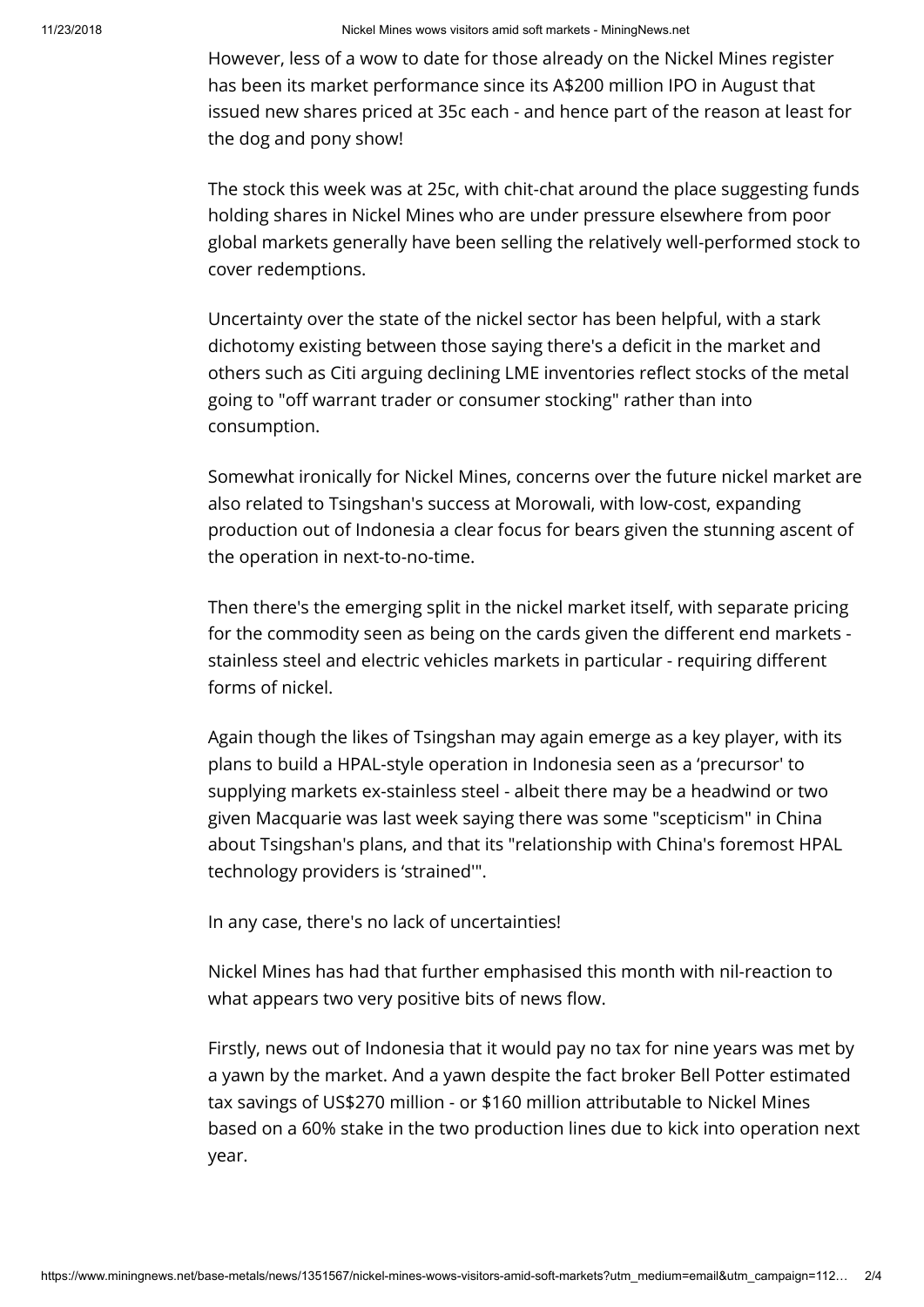11/23/2018 Nickel Mines wows visitors amid soft markets - MiningNews.net

The ASX was also completely nonplussed by another agreement a week or so later pertaining to Nickel Mines acquiring a future interest in a further two production lines at Morowali.

Again, nada!

On a high level basis, there are probably one or two obvious points that could be argued for the lack of reaction.

As alluded-to, mining markets are generally poor at the moment, with uncertainty around the supply-demand equation for nickel and other metals in the complex being compounded by the US-China trade war.

If most buyers aren't already packed up and left for the year, they are sitting firmly on the sidelines.

And secondly, Nickel Mines is doing business with China and Indonesian interests, which, rightly or wrongly elicits a large degree of scepticism from the broader ASX investment community.

So even though Nickel Mines can point to a relationship that's been building for some years, even though it can physically point to the construction of the production lines they'll majority-own, and even though it can point to the Chinese also being significant shareholders, perhaps this very much represents a classic 'show us the money' type case.

Simply put, if and when Nickel Mines' cash at bank starts growing, arguments of risk will be rendered null and void.

Another uncertainty may relate to exactly how much ownership Nickel Mines will ultimately have (or choose to have).

All in all, there are quite a few balls in the air.

Still, while those associated with Nickel Mines are no doubt a tad frustrated, they do have the ultimate comfort to reassure themselves with.

And that's their company's alignment with the world largest stainless steel producer at, as Glencore puts it, "arguably the lowest cost ferro-nickel operation in the world".

That's got to be extremely comforting!